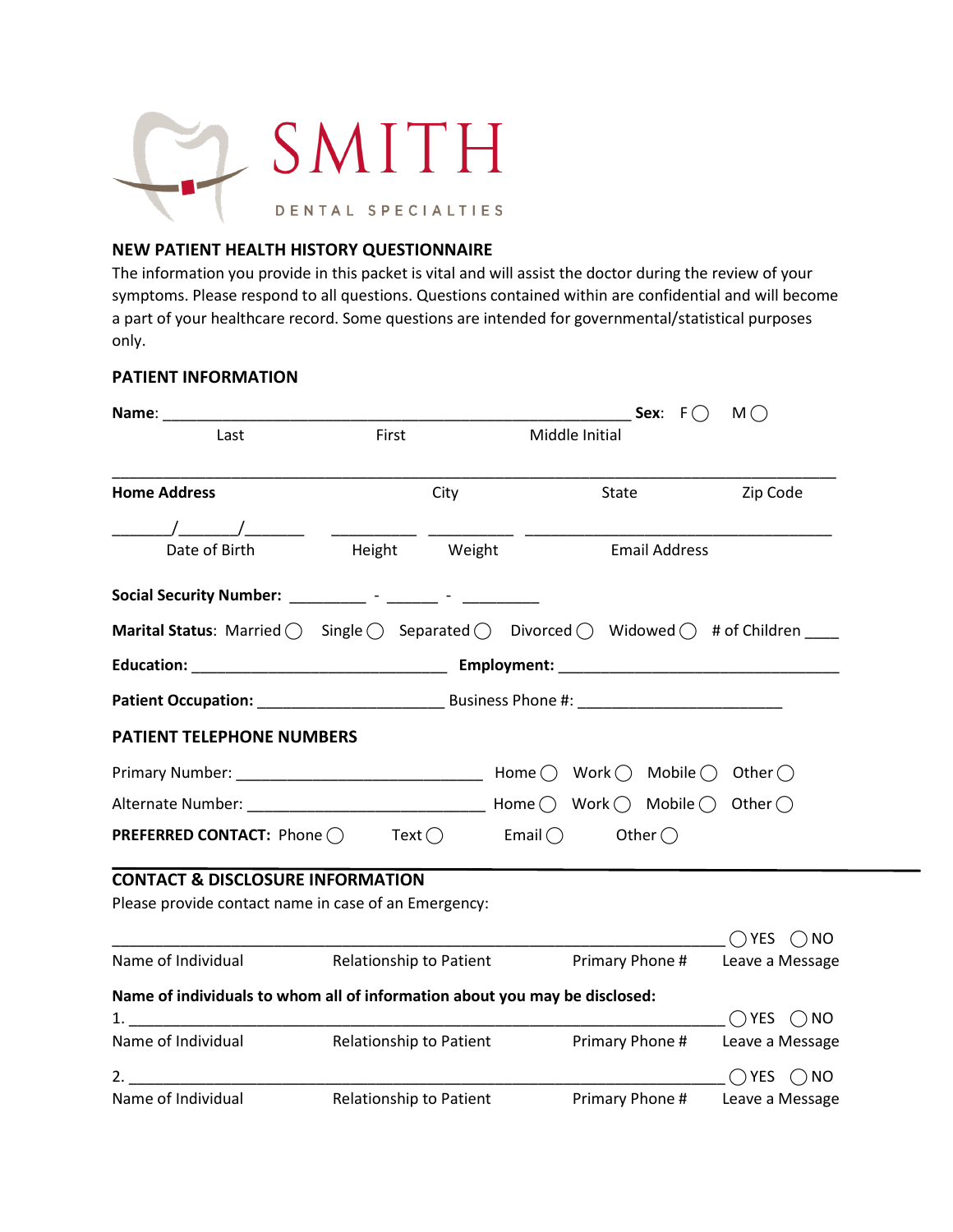|                                                                                                                                                                                                                                                                                                                                                                                                                                                                                                                                                                                                                                                                                                                                           |      |                      | Parent/Guardian Name                    |               | <b>Relationship to Patient</b> | Primary Phone # |
|-------------------------------------------------------------------------------------------------------------------------------------------------------------------------------------------------------------------------------------------------------------------------------------------------------------------------------------------------------------------------------------------------------------------------------------------------------------------------------------------------------------------------------------------------------------------------------------------------------------------------------------------------------------------------------------------------------------------------------------------|------|----------------------|-----------------------------------------|---------------|--------------------------------|-----------------|
| <b>Street Address</b>                                                                                                                                                                                                                                                                                                                                                                                                                                                                                                                                                                                                                                                                                                                     |      | City                 | State                                   | Zip           |                                |                 |
| PRIMARY / MEDICAL INFORMATION                                                                                                                                                                                                                                                                                                                                                                                                                                                                                                                                                                                                                                                                                                             |      |                      |                                         |               |                                |                 |
| Primary Insurance Company                                                                                                                                                                                                                                                                                                                                                                                                                                                                                                                                                                                                                                                                                                                 |      |                      |                                         | Subscriber ID |                                | Group#          |
| Subscriber's Last Name                                                                                                                                                                                                                                                                                                                                                                                                                                                                                                                                                                                                                                                                                                                    |      |                      | First Name                              |               | Relationship to Patient        | Date of Birth   |
| Secondary Insurance Company                                                                                                                                                                                                                                                                                                                                                                                                                                                                                                                                                                                                                                                                                                               |      |                      |                                         | Subscriber ID |                                | Group #         |
| Subscriber's Last Name                                                                                                                                                                                                                                                                                                                                                                                                                                                                                                                                                                                                                                                                                                                    |      |                      | <b>First Name</b>                       |               | Relationship to Patient        | Date of Birth   |
|                                                                                                                                                                                                                                                                                                                                                                                                                                                                                                                                                                                                                                                                                                                                           |      |                      |                                         |               |                                |                 |
|                                                                                                                                                                                                                                                                                                                                                                                                                                                                                                                                                                                                                                                                                                                                           |      |                      |                                         |               |                                |                 |
| <b>ALLERGIES</b><br>*Please indicate any known allergies & select severity of the reaction<br>$\Box$ Aspirin                                                                                                                                                                                                                                                                                                                                                                                                                                                                                                                                                                                                                              |      | Mild Moderate Severe |                                         |               |                                |                 |
| $\square$ Codeine                                                                                                                                                                                                                                                                                                                                                                                                                                                                                                                                                                                                                                                                                                                         | Mild | Moderate Severe      |                                         |               |                                |                 |
| $\Box$ Iodine                                                                                                                                                                                                                                                                                                                                                                                                                                                                                                                                                                                                                                                                                                                             |      | Mild Moderate Severe |                                         |               |                                |                 |
| $\Box$ Latex                                                                                                                                                                                                                                                                                                                                                                                                                                                                                                                                                                                                                                                                                                                              |      | Mild Moderate Severe |                                         | Reaction:     |                                |                 |
|                                                                                                                                                                                                                                                                                                                                                                                                                                                                                                                                                                                                                                                                                                                                           |      | Mild Moderate Severe |                                         |               |                                |                 |
|                                                                                                                                                                                                                                                                                                                                                                                                                                                                                                                                                                                                                                                                                                                                           | Mild | Moderate Severe      |                                         |               |                                |                 |
|                                                                                                                                                                                                                                                                                                                                                                                                                                                                                                                                                                                                                                                                                                                                           | Mild | Moderate Severe      |                                         |               |                                |                 |
|                                                                                                                                                                                                                                                                                                                                                                                                                                                                                                                                                                                                                                                                                                                                           | Mild | Moderate Severe      |                                         |               |                                |                 |
| □ Melatonin<br>$\Box$ Metal<br>$\square$ Peanut<br>$\square$ Penicillin<br>$\square$ Plastic                                                                                                                                                                                                                                                                                                                                                                                                                                                                                                                                                                                                                                              | Mild | Moderate Severe      |                                         |               |                                |                 |
|                                                                                                                                                                                                                                                                                                                                                                                                                                                                                                                                                                                                                                                                                                                                           | Mild | Moderate Severe      |                                         |               |                                |                 |
|                                                                                                                                                                                                                                                                                                                                                                                                                                                                                                                                                                                                                                                                                                                                           |      |                      |                                         |               |                                |                 |
|                                                                                                                                                                                                                                                                                                                                                                                                                                                                                                                                                                                                                                                                                                                                           |      |                      |                                         |               |                                |                 |
| $\square$ Sedatives<br>□ Sleeping Pills Mild Moderate Severe<br>$\square$ Please list any other known allergies<br>$\begin{tabular}{ c c c c c } \hline $ \quad \quad $ & $\quad \quad $ & $\quad \quad $ & $\quad \quad $ \\ \hline \quad \quad \quad $ & $\quad \quad $ & $\quad \quad $ & $\quad \quad $ & $\quad \quad $ & $\quad \quad $ & $\quad \quad $ & $\quad \quad $ & $\quad \quad $ & $\quad \quad $ & $\quad \quad $ & $\quad \quad $ & $\quad \quad $ & $\quad \quad $ & $\quad \quad $ & $\quad \quad $ & $\quad \quad $ & $\quad \quad $ & $\quad \quad $ & $\quad \quad $ & $\quad \quad $ & $\quad \quad $ & $\quad \quad $ & $\quad \quad $ & $\quad \quad $ & $\quad \quad $ & $\quad \quad $ & $\quad \quad $ & $\$ |      |                      | Mild Moderate Severe                    |               |                                |                 |
|                                                                                                                                                                                                                                                                                                                                                                                                                                                                                                                                                                                                                                                                                                                                           |      | Mild                 | Moderate Severe<br>Mild Moderate Severe |               |                                |                 |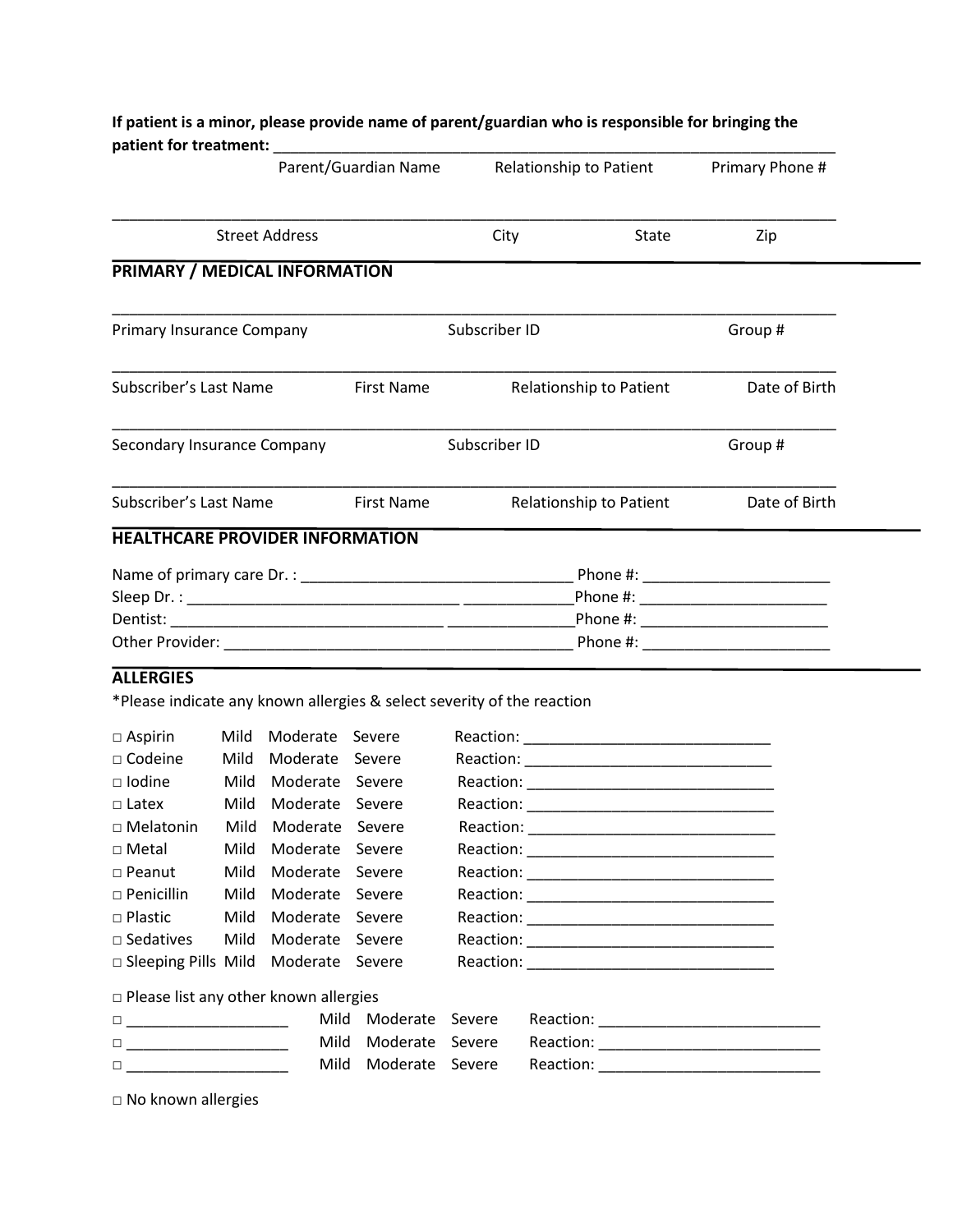# **FAMILY HISTORY**

\*When selecting a condition, please indicate family relationship to you.

| $\Box$ Bleeding disorder       |  |
|--------------------------------|--|
| $\Box$ Blood clotting disorder |  |
| $\sqcap$ Cancer                |  |
| $\sqcap$ Cardiac disorder      |  |
| $\Box$ Diabetes                |  |
| $\Box$ Heart disease           |  |
| $\Box$ High blood pressure     |  |
| $\Box$ Obesity                 |  |
| $\Box$ Obstructive sleep apnea |  |
| $\Box$ Sleep disorder          |  |
| $\Box$ Snoring                 |  |
| $\sqcap$ Stroke                |  |
| $\Box$ Thyroid disorder        |  |
| □ Problems w/ Mood/Mental      |  |

# **HABITS**

\*Please check applicable area(s) below:

| <b>Tobacco Use</b>         | None $\square$ | Rarely $\Box$               | Moderate $\Box$ | Daily $\Box$        |                             |
|----------------------------|----------------|-----------------------------|-----------------|---------------------|-----------------------------|
| <b>Alcoholic Beverages</b> | None $\Box$    | Rarely $\square$            | Moderate $\Box$ | Daily $\Box$        |                             |
| <b>Recreational Drugs</b>  | None $\Box$    | Rarely $\Box$               | Moderate $\Box$ | Daily $\Box$        |                             |
| Caffeine Use               | None $\square$ | Less than 3 cups/day $\Box$ |                 | 3-6 cups/day $\Box$ | More than 6 cups/day $\Box$ |
| Exercise                   | None $\square$ | Rarely $\Box$               | Moderate $\Box$ | Regular $\square$   |                             |
| <b>Eating Habits</b>       | Well $\Box$    | Regular $\Box$              | Poor $\Box$     |                     |                             |
| <b>Smoking Status</b>      | Current $\Box$ | Former $\Box$               |                 |                     |                             |

## **PAST / PRESENT MEDICAL HISTORY**

\*Please check applicable condition(s) you have had in the past: **Indicate "C" for Current or "P" for Past**

| $\Box$ Acid reflux                                |                           | $\Box C \Box P$       |          | $\square$ Depression                                 | $\sqcap C$ $\sqcap P$ |                   | $\Box$ Liver disease                                     | $\sqcap$ $C$ $\sqcap$ $P$ |                   |
|---------------------------------------------------|---------------------------|-----------------------|----------|------------------------------------------------------|-----------------------|-------------------|----------------------------------------------------------|---------------------------|-------------------|
| $\Box$ Amnesia                                    | $\Box C$ $\Box P$         |                       |          | $\square$ Diabetes                                   | $\Box C$ $\Box P$     |                   | □ Meniere disorder                                       | $\Box C \Box P$           |                   |
| $\Box$ Anxiety                                    | $\Box C$ $\Box P$         |                       |          | $\square$ Emphysema                                  | $\Box$ C              | $\Box$ P          | $\Box$ Multiple sclerosis                                | $\Box C$ $\Box P$         |                   |
| $\Box$ Allergy-Nasal                              | $\Box C$ $\Box P$         |                       |          | $\Box$ Epilepsy                                      | $\Box C$ $\Box P$     |                   | $\Box$ Neuropathy                                        | $\Box C$ $\Box P$         |                   |
| $\Box$ Arthritis                                  |                           | $\sqcap C$ $\sqcap P$ |          | $\Box$ Fibromyalgia                                  | $\Box C$ $\Box P$     |                   | $\Box$ Osteoporosis                                      | $\Box C$ $\Box P$         |                   |
| $\Box$ Asthma                                     |                           | $\Box C \Box P$       |          | $\Box$ Glaucoma                                      | $\Box C$ $\Box P$     |                   | $\Box$ Pregnancy                                         | $\Box C$ $\Box P$         |                   |
| $\Box$ Atrial fibrillation                        | $\sqcap$ C                | $\Box P$              |          | $\Box$ GERD                                          | $\sqcap$ C            | $\Box$ P          | $\Box$ Rheumatic fever                                   |                           | $\Box C$ $\Box P$ |
| □ Autoimmune disease                              |                           | $\Box C$ $\Box P$     |          | $\Box$ Heart attack                                  | $\Box C$ $\Box P$     |                   | $\square$ Sinus pain                                     |                           | $\Box C$ $\Box P$ |
| $\Box$ Bleeding disorder                          |                           | $\Box$ C              | $\Box P$ | $\Box$ Heart disease                                 | $\Box C$ $\Box P$     |                   | $\square$ Sleep apnea                                    | $\Box C$ $\Box P$         |                   |
| $\Box$ Blood clotting disorder                    |                           | $\Box C$ $\Box P$     |          | $\Box$ Hepatitis                                     | $\Box C$ $\Box P$     |                   | $\Box$ Stroke                                            | $\Box C$ $\Box P$         |                   |
| $\Box$ Cancer                                     | $\sqcap$ $C$ $\sqcap$ $P$ |                       |          | $\Box$ HIV                                           | $\sqcap C$ $\sqcap P$ |                   | $\Box$ Tuberculosis                                      | $\Box C$ $\Box P$         |                   |
| $\Box$ Chronic fatigue syndrome $\Box$ C $\Box$ P |                           |                       |          | $\Box$ High blood pressure $\Box$ C $\Box$ P         |                       |                   | $\Box$ Thyroid disease                                   | $\Box C$ $\Box P$         |                   |
| $\Box$ Congestive heart failure $\Box$ C $\Box$ P |                           |                       |          | $\square$ Low blood pressure $\square$ C $\square$ P |                       |                   | $\square$ Vascular heart disease $\square$ C $\square$ P |                           |                   |
| $\Box$ COPD                                       | $\sqcap C$ $\sqcap P$     |                       |          | $\Box$ Insomnia                                      |                       | $\Box C$ $\Box P$ |                                                          |                           |                   |
| $\Box$ Coronary heart disease                     |                           | $\Box$ C              | $\Box$ P | $\Box$ Kidney disease                                | $\Box$ C              | $\Box$ P          |                                                          |                           |                   |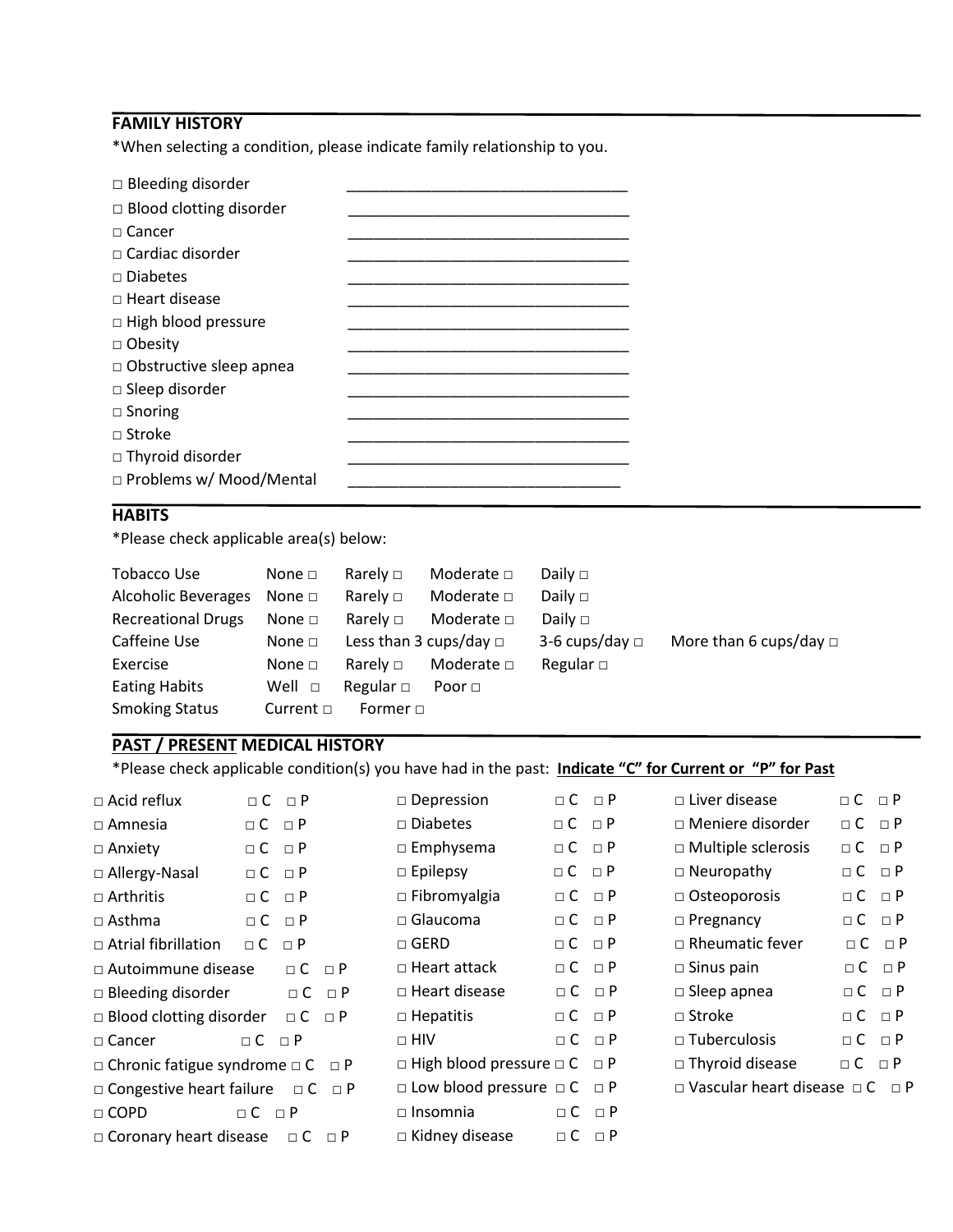## **SOCIAL HISTORY**

| $\Box$ Family stress                                      | $\Box$ Employed<br>Occupation:          |
|-----------------------------------------------------------|-----------------------------------------|
| $\Box$ Financial distress                                 |                                         |
| □ Widowed<br>$\Box$ Single $\Box$ Married $\Box$ Divorced | $\Box$ Unemployed                       |
| $\Box$ Children $\Box$ No children                        | $\Box$ Retired                          |
| Do you live alone? $\Box$ Yes<br>$\Box$ No                | □ Healthy □ Normal □ Restricted<br>Diet |

## **SURGICAL HISTORY**

| $\Box$ Adenoidectomy<br>$\Box$ Appendectomy<br>□ Cholecystectomy<br>□ Coronary Artery Bypass Graft<br>$\Box$ Hernia Repair<br>$\Box$ Jaw Joint<br>$\Box$ Orthognathic<br>□ Prior Orthodontic Treatment | $\Box$ Sinus Surgery<br>□ Spinal Surgery, Cervical<br>□ Spinal Surgery, Lumbar<br>□ Temporomandibular Joint<br>$\Box$ Tonsillectomy<br>$\Box$ Uvulopalatopharyngoplasty - UPPP<br>□ Additional Surgeries: |  |
|--------------------------------------------------------------------------------------------------------------------------------------------------------------------------------------------------------|-----------------------------------------------------------------------------------------------------------------------------------------------------------------------------------------------------------|--|
|                                                                                                                                                                                                        |                                                                                                                                                                                                           |  |

## **CURRENT MEDICATIONS**

\* If you have a list, a paper copy would be sufficient.

| $\Box$ Name of medication | Dosage/Frequency | Reason |
|---------------------------|------------------|--------|
|                           |                  |        |
|                           |                  |        |
|                           |                  |        |

## **EPWORTH SLEEPINESS SCALE**

\*Indicate below how likely you are to doze off (or fall asleep) in the following situations.

| <b>SITUATION</b>                                    | <b>NEVER</b> | <b>SLIGHT</b><br><b>CHANCE</b> | <b>MODERATE</b><br><b>CHANCE</b> | <b>HIGH</b><br><b>CHANCE</b> |
|-----------------------------------------------------|--------------|--------------------------------|----------------------------------|------------------------------|
| As a passenger in a car for 1 hour without a break  | 0            |                                |                                  | 3                            |
| In a car while stopped for a few minutes in traffic | O            | 1                              | $\overline{2}$                   | 3                            |
| Lying down to rest in the afternoon                 | 0            |                                | 2                                | 3                            |
| Sitting and reading                                 | 0            |                                | 2                                | 3                            |
| Sitting and talking                                 | 0            | 1                              | $\mathfrak{p}$                   | 3                            |
| Sitting inactive in a public place                  |              |                                | 2                                | ς                            |
| Sitting quietly after lunch with no alcohol         |              |                                | 2                                | 3                            |
| Watching television                                 |              |                                |                                  | 3                            |

Total: \_\_\_\_\_\_\_\_\_\_\_\_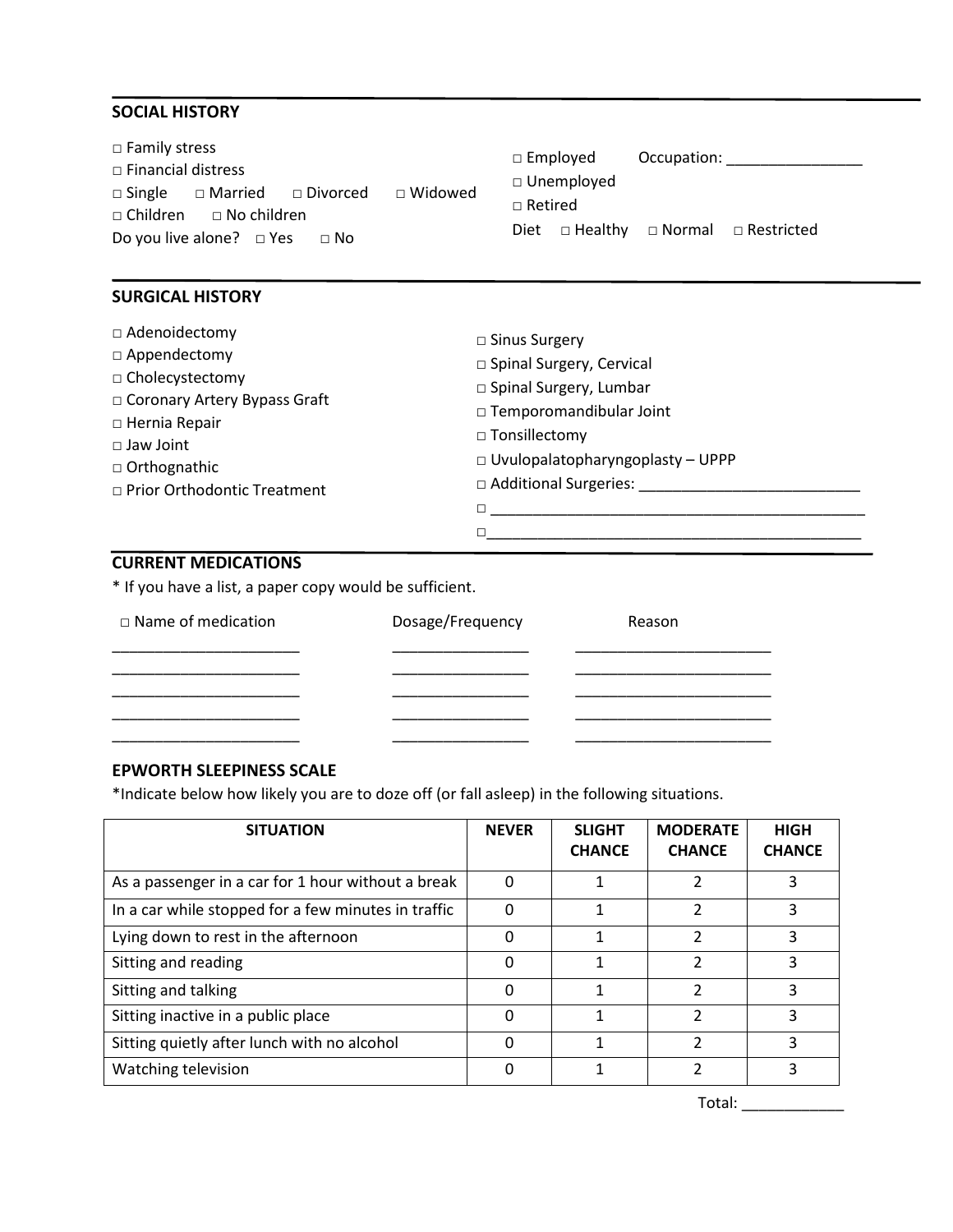#### **PATIENT CHIEF COMPLAINT**

- □ CPAP intolerant(Complete Affidavit)
- □ Refuse CPAP
- □ Epworth SS Total :\_\_\_\_\_(> 10=EDS)
- □ Morning headaches
- $\Box$  Snoring affecting others
- □ Snoring reported
- $\Box$  Gasping causing wake
- □ Fatigue (mild /mold/severe)
- □ Impaired thinking
- □ Insomnia (mild/mod/severe)
- □ Dizziness
- □ Difficulty Concentrating
- □ Witnessed cessation of breathing at night
- □ Sleep Apnea (mild/mod/severe)
- $\Box$  Sleepiness while driving (mild/mod/severe)
- □ Forgetfulness
- □ TMD (mild/mod/severe)
- □ Bruxism □ Mild □ Moderate □ Severe
- □ Jaw Pain: Left/Right or Both Frequency of pain:
- □ Average hour of sleep per night:
- $\Box$  How long does it take you to fall asleep at night? \_\_\_\_\_\_\_\_\_\_\_\_\_\_\_\_
- □ Normal bed time: \_\_\_\_\_\_\_\_\_\_\_
- □ Sleep aid used:\_\_\_\_\_\_\_\_\_\_\_\_\_
- □ Naps per day: \_\_\_\_\_\_\_\_\_\_\_\_\_

#### **ROS/General Symptoms (Please CHECK if significant change in the last 6 months)**

- □ Health Status
- Mild / Moderate / Severe □ No Dreaming
- □ Weight Change
- □ Fever
- □ Chills
- □ Weakness
- □ Night sweats
- $\Box$  Change in appetite
- □ Recent trauma
- □ Recent infection
- □ Recent dental procedure
- □ Cold sensitivity
- □ Heat sensitivity
- □ Tires easily
- □ Hearing problem
- □ History of sinus infections
- □ Sinus Congestion
- □ Sore Throat
- □ Ringing in ears
- □ Gum pain
- □ Difficulty swallowing
- □ Bruxism/teeth grinding
- □ Dry mouth
- □ Rash
- □ Vomiting
- □ Nausea
- □ Diarrhea
- □ Constipation
- $\square$  Reflux
- □ GERD
- □ Urinary Frequency
- □ Urinary Trequency<br>□ Urinary Urgency
- □ Incontinence
- □ Frequent night urination
- □ Sexual Dysfunction
- □ TMJ issues
- □ Facial edema
- □ Headaches
- □ Dizziness
- □ Difficulty concentrating
- □ Bleeding tendency
- □ Bleeding gums
- □ Depression
- □ Facial edema
- □ Headaches
- □ Dizziness
- □ Difficulty
- concentrating
- □ Bleeding tendency
- $\Box$  Bleeding gums
- □ Depression
- □ Change in mood
- □ Anxiety
- □ Posttraumatic symptoms
- □ Psychiatric disorder other than mood:\_\_\_\_\_\_\_\_\_\_\_\_
- □ Excessive body movement while sleeping
- □ Restless legs at night
- □ Abnormal blood glucose
- □ Diabetes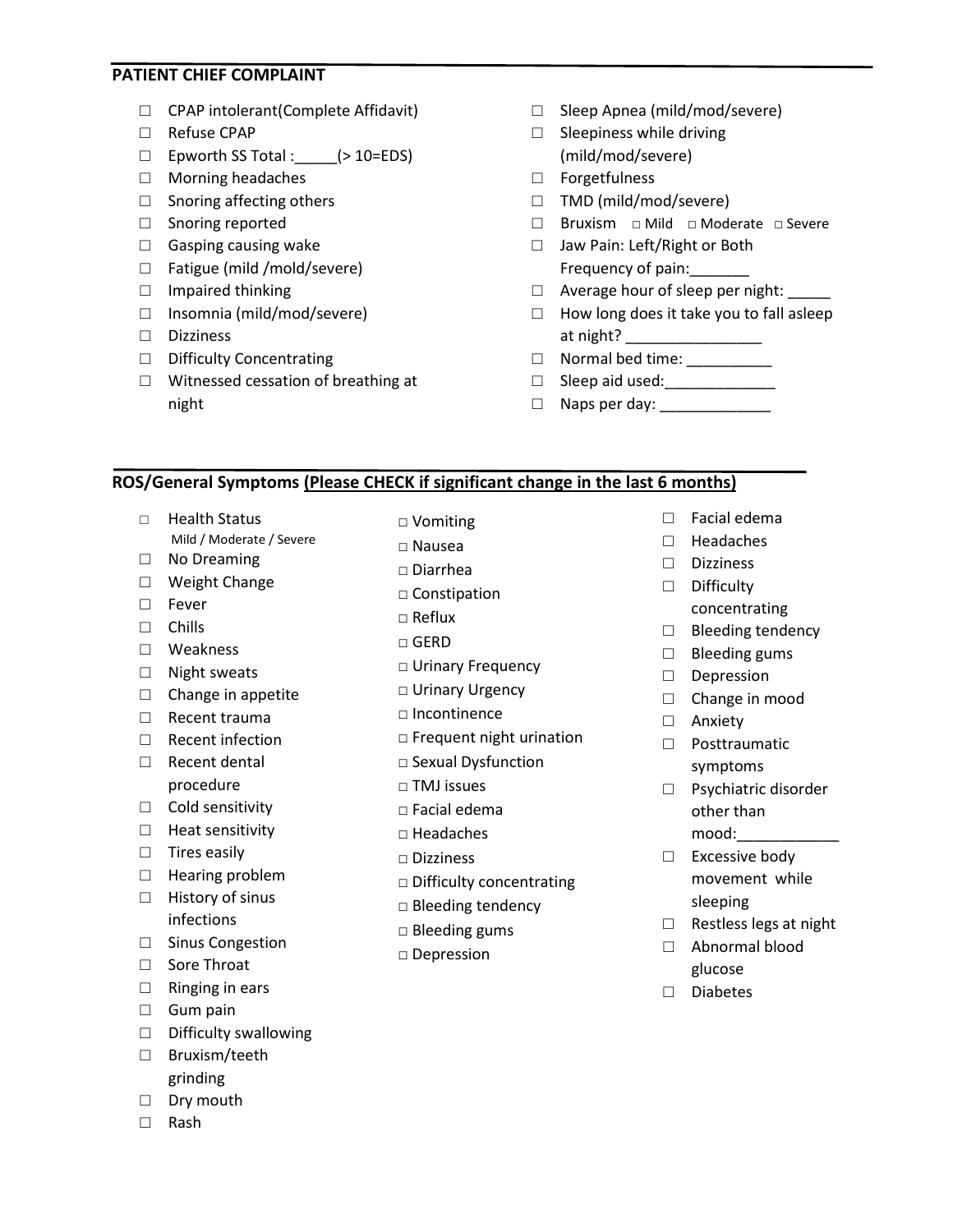

## **Limited to the practice of Dental Sleep Medicine & Orthodontics**

# **Douglas E. Smith, DDS, D.ABDSM, D.ACSDD**

# CPAP INTOLERANCE/NON-COMPLIANCE AFFIDAVIT

It has been recommended and/or I have attempted to use CPAP (Continuous Positive Air Pressure) to manager my diagnosed Obstructive Sleep Apnea condition. I tried to use CPAP from to \_\_\_\_\_\_\_\_\_\_\_ or approximately\_\_\_\_\_\_\_\_\_\_\_\_\_months/years.

I find CPAP intolerable to use on a regular basis due to:

\_\_\_\_\_Mask Leaks

\_\_\_\_\_Unable to sleep with CPAP mask and hose in place

\_\_\_\_\_I unconsciously remove CPAP at night

The noise from the machine disturbs my sleep

\_\_\_\_\_CPAP does not seem to be effective in reducing/eliminating my symptoms

I have tried multiple masks and none are comfortable enough to use

\_\_\_\_\_I develop sinus/ear/throat infections

\_\_\_\_\_I am claustrophobic

\_\_\_\_\_My job/lifestyle prevent nightly use (i.e., Military, Truck Driver, airline flights overnight)

Other:

Because of my intolerance and inability to use CPAP effectively to treat my condition, I wish to attempt an alternative therapy. I understand that the American Academy of Sleep Medicine Clinical Practice Guidelines for the treatment of Obstructive Sleep Apnea and Snoring with Oral Appliance Therapy recommends oral appliances rather than no therapy when it is prescribed by a sleep physician and the appliance is made by a QUALIFIED dentist. Dr. Smith is a Board Certified dental sleep medicine specialist who follows AASM guidelines by performing follow-up sleep testing to confirm treatment efficacy.

Patient Name:\_\_\_\_\_\_\_\_\_\_\_\_\_\_\_\_\_\_\_\_\_\_\_\_\_

Patient Signature:\_\_\_\_\_\_\_\_\_\_\_\_\_\_\_\_\_\_\_\_\_ Date:\_\_\_\_\_\_\_\_\_\_\_\_\_\_\_\_\_\_\_\_\_\_\_\_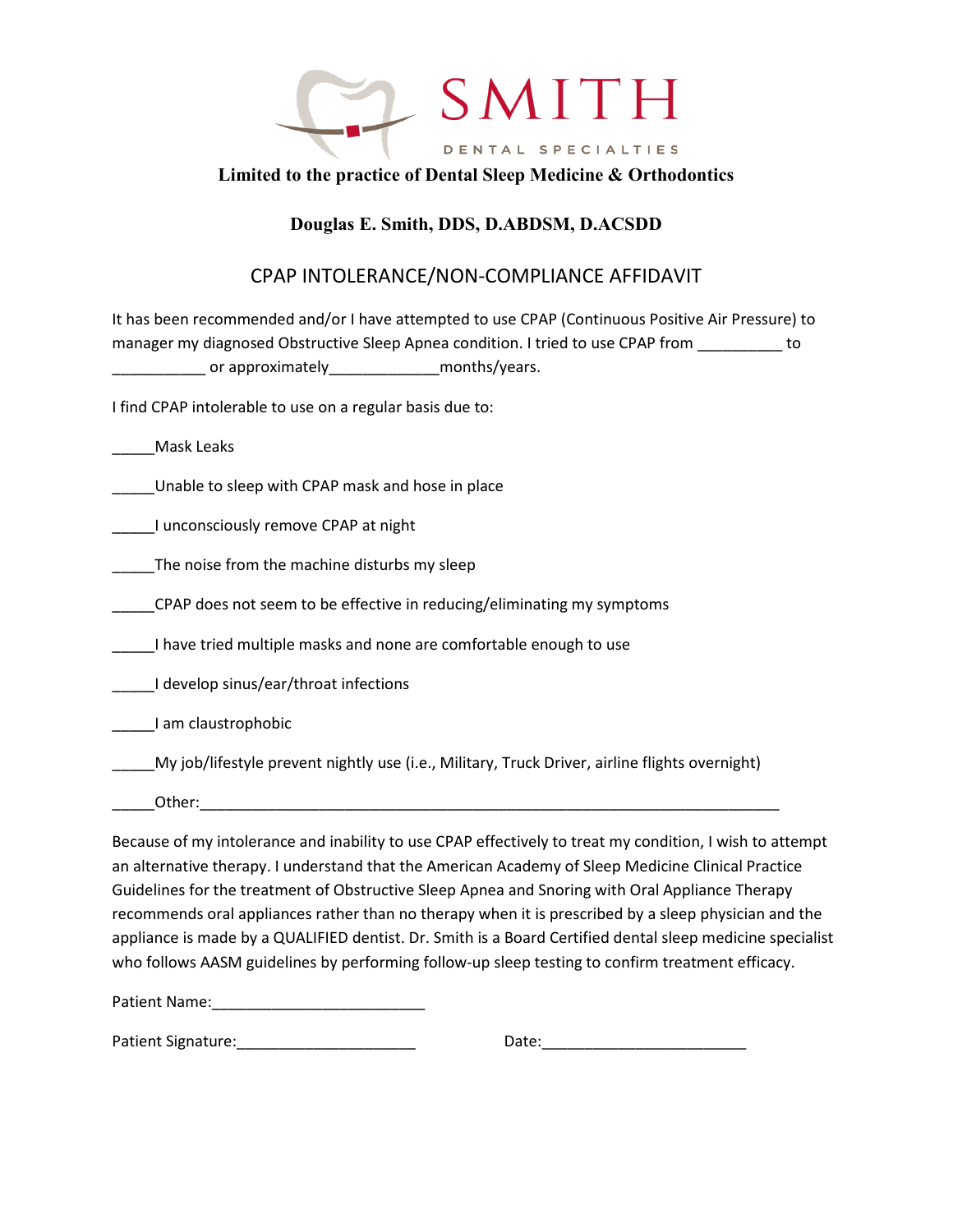## **Informed Consent for the Treatment of Sleep-Related Breathing Disorders**

You have been diagnosed by your physician as requiring treatment for a sleep-related breathing disorder, such as snoring and/or obstructive sleep apnea (OSA). OSA may pose serious health risks since it disrupts normal sleep patterns and can reduce normal blood oxygen levels. This condition can increase a person's risk for excessive daytime sleepiness, driving and work-related accidents, high blood pressure, heart disease, stroke, diabetes, obesity, memory and learning problems, and depression.

### **What is Oral Appliance Therapy?**

Oral appliance therapy for snoring and/or OSA attempts to assist breathing by keeping the tongue and jaw in a forward position during sleeping hours. OAT has effectively treated many patients. However, there are no guarantees that it will be effective for you. Every patient's case is different and there are many factors that influence the upper airway during sleep. It is important to recognize that even when the therapy is effective, there may be a period of time before the appliance functions maximally. During this time, you may still experience symptoms related to your sleeprelated breathing disorder. A post-adjustment polysomnogram (sleep study) is necessary to objectively assure effective treatment. This must be obtained from your physician.

#### **Side-Effects and Complications of Oral Appliance Therapy**

Published studies show that short-term side effects of oral appliance therapy may include excessive salivation, difficulty swallowing (with appliance in place), sore jaws or teeth, jaw joint pain, dry mouth, gum pain, loosening of teeth, and short-term bite changes. There are also reports of dislodgement of ill-fitting dental restorations. Most of these side effects are minor and resolve quickly on their own or with minor adjustment of the appliance.

Long-term complications include bite changes that may be permanent resulting from tooth movement or jaw joint repositioning. These complications may or may not be fully reversible once oral appliance therapy is discontinued. If not reversible, restorative treatment or orthodontic intervention may be required for which you will be responsible.

Follow-up visits with the provider of your oral appliance are mandatory to ensure proper fit and a healthy condition. If unusual symptoms or discomfort occur that fall outside the scope of this consent, or if pain medication is required to control discomfort, it is recommended that you cease using the appliance until you are evaluated further.

#### **Alternative Treatments for Sleep-Related Breathing Disorders**

Other accepted treatments for sleep-related breathing disorders include behavioral modification, Continuous Positive Airway Pressure (CPAP) and various surgeries. It is your decision to choose oral appliance therapy to treat your sleep-related breathing disorder and you are aware that it may not be completely effective for you. It is your responsibility to report the occurrence of side effects and to address any questions to this provider's office. Failure to treat sleep-related breathing disorders may increase the likelihood of significant medical complications. If you understand the explanation of the proposed treatment, have asked this provider any questions you may have about this form or treatment, please sign and date this form below. You will receive a copy.

| Signature:  | Date: |
|-------------|-------|
| Print Name: |       |

© 2009, American Academy of Dental Sleep Medicine x:ADSMConsentForm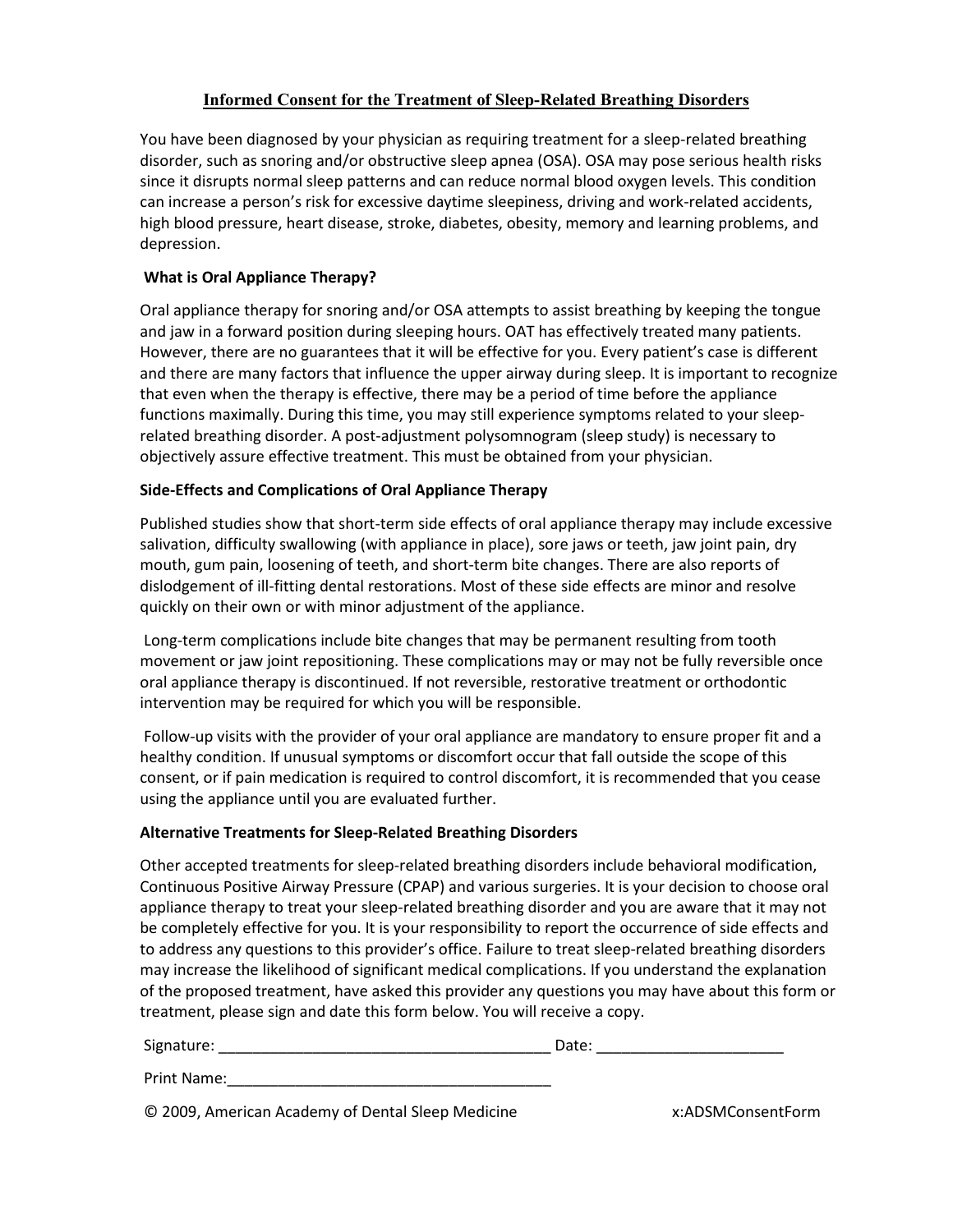**Patient Consent** Because of HIPPA Federal regulations protecting your privacy, we wish to inform you that we will release no information about you without your consent. By signing below, you permit the release of any information to or from Dr. Smith as required including a full report of examination findings, diagnosis, and treatment program to any y referring or treating dentist or physician. You understand that you are financially responsible for all charges whether or not paid by insurance. Dr. Smith may use your health care information and may disclose such information to your insurance company(ies) and their agents to obtain payment for services and determining insurance benefits or the benefits payable for related services.

\_\_\_\_\_\_\_\_\_\_\_\_\_\_\_\_\_\_\_\_\_\_\_\_\_\_\_\_\_\_\_\_\_\_ \_\_\_\_\_\_\_\_\_\_\_\_\_\_\_\_\_\_\_\_\_\_\_\_\_\_

Patient or Guardian Signature Witness Signature

## **Consent for Medical Photography:**

I consent for medical photographs to be made of me (or my child). I understand that the information may be used in my medical record, for purposes of medical teaching, or for publication in medical textbooks or journals as I have designated below. By consenting to those medical photographs, I understand that I will not receive payment from any party. Refusal to consent to photographs will in no way affect the medical care I will receive. If I have any questions or wish to withdraw my consent, I will contact Dr. Smith's office and place my withdrawal in writing.

By signing this form below, I confirm that this consent form has been explained to me, if requested, in terms which I understand.

1. I consent for photographs to be used in medical publications. I understand that the image may be seen by members of the general public, in addition to scientists that regularly use these publications in their professional education. Although, these photographs will be used without identifying information such as my name, I understand that it is possible that someone may recognize me. I also agree for my image to be shown for teaching purposes and to be used for medical record.

 $\overline{\phantom{a}}$  ,  $\overline{\phantom{a}}$  ,  $\overline{\phantom{a}}$  ,  $\overline{\phantom{a}}$  ,  $\overline{\phantom{a}}$  ,  $\overline{\phantom{a}}$  ,  $\overline{\phantom{a}}$  ,  $\overline{\phantom{a}}$  ,  $\overline{\phantom{a}}$  ,  $\overline{\phantom{a}}$  ,  $\overline{\phantom{a}}$  ,  $\overline{\phantom{a}}$  ,  $\overline{\phantom{a}}$  ,  $\overline{\phantom{a}}$  ,  $\overline{\phantom{a}}$  ,  $\overline{\phantom{a}}$ 

Patient or Guardian Signature Witness Signature

2. I agree for my image to be shown for teaching purposes AND to be used for medical record but NOT FOR medical publications.

\_\_\_\_\_\_\_\_\_\_\_\_\_\_\_\_\_\_\_\_\_\_\_\_\_\_\_\_\_\_\_ \_\_\_\_\_\_\_\_\_\_\_\_\_\_\_\_\_\_\_\_\_\_\_\_\_\_\_\_\_\_\_\_

 $\mathcal{L}_\text{max}$  , and the contract of the contract of the contract of the contract of the contract of the contract of

Patient or Guardian Signature Witness Signature

3. I agree to use of my image for medical records ONLY

Patient or Guardian Signature Witness Signature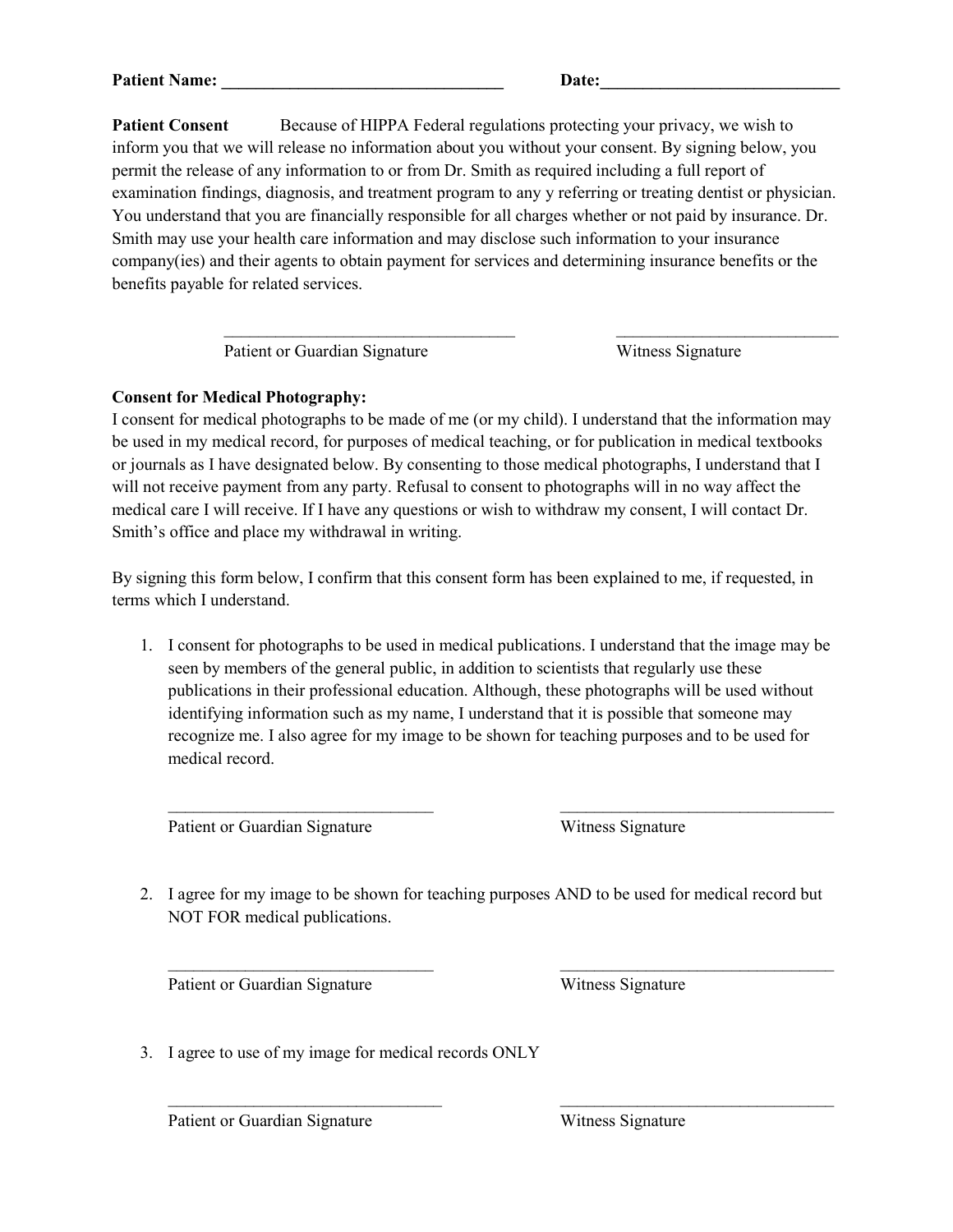

[smithdentalspecialties@gmail.com](mailto:savannahdentalspecialties@gmail.com)

#### FINANCIAL POLICY

We participate with many insurance plans, but not all. Keep in mind, it is the responsibility of the member/subscriber to understand coverage and to contact the insurance carrier directly to verify whether a plan covers the services we provide. Since we fabricate oral appliances, which are described by insurance as durable medical equipment, we make every attempt to complete precertification and verify benefits prior to the first appointment. This allows you, the patient, to have a better understanding of costs of treatment and allows us more time to discuss the pros and cons of treatment with you at the first appointment.

As a courtesy, we will file a claim on your behalf. It is the policy of Smith Dental Specialties to wait 45 days for a response from your carrier. In the event we have not received a response from your carrier within that 60 days, we will refer the balance not paid by the insurance carrier, including any noncovered services and balances applied to your annual deductible, to the attention of the patient/responsible party.

Co-pays, deductibles, and co-insurance payments are due and payable at time of visit. Coinsurance for an oral device for the treatment of sleep apnea, snoring, or TMJ will be set up on a monthly auto-billing payment plan, if needed. You will also be asked to make a payment if your account has an outstanding balance. If you are unable to pay towards your balance or do not have your co-pay amount, you will be asked to reschedule your appointment.

#### PATIENT RESPONSIBILITY

A statement will be sent to the patient's mailing address and payment is expected upon receipt. When you receive a statement from Smith Dental Specialties, you are expected to pay the balance upon receipt. If you do not agree with the balance due amount, you should call the phone number on the statement for an explanation of the balance and determining a payment plan, if necessary.

We reserve the right to charge the patient for missed appointments or when cancellations occur with less than 24 hours notice.

If you do not have insurance coverage, payment is expected at the time of service or payment arrangements may be made while you are at our office.

By signing this document, you understand that if a bill has to be turned over to a third-party collection agency for nonpayment, that there will be a collection fee added to my bill of 30%.

\_\_\_\_\_\_\_\_\_\_\_\_\_\_\_\_\_\_\_\_\_\_\_\_\_\_\_\_\_\_\_\_\_\_\_ \_\_\_\_\_\_\_\_\_\_\_\_\_\_\_\_\_\_\_\_\_\_\_\_

Patient Name

Patient Signature Date

\_\_\_\_\_\_\_\_\_\_\_\_\_\_\_\_\_\_\_\_\_\_\_\_\_\_\_\_\_\_\_\_\_\_\_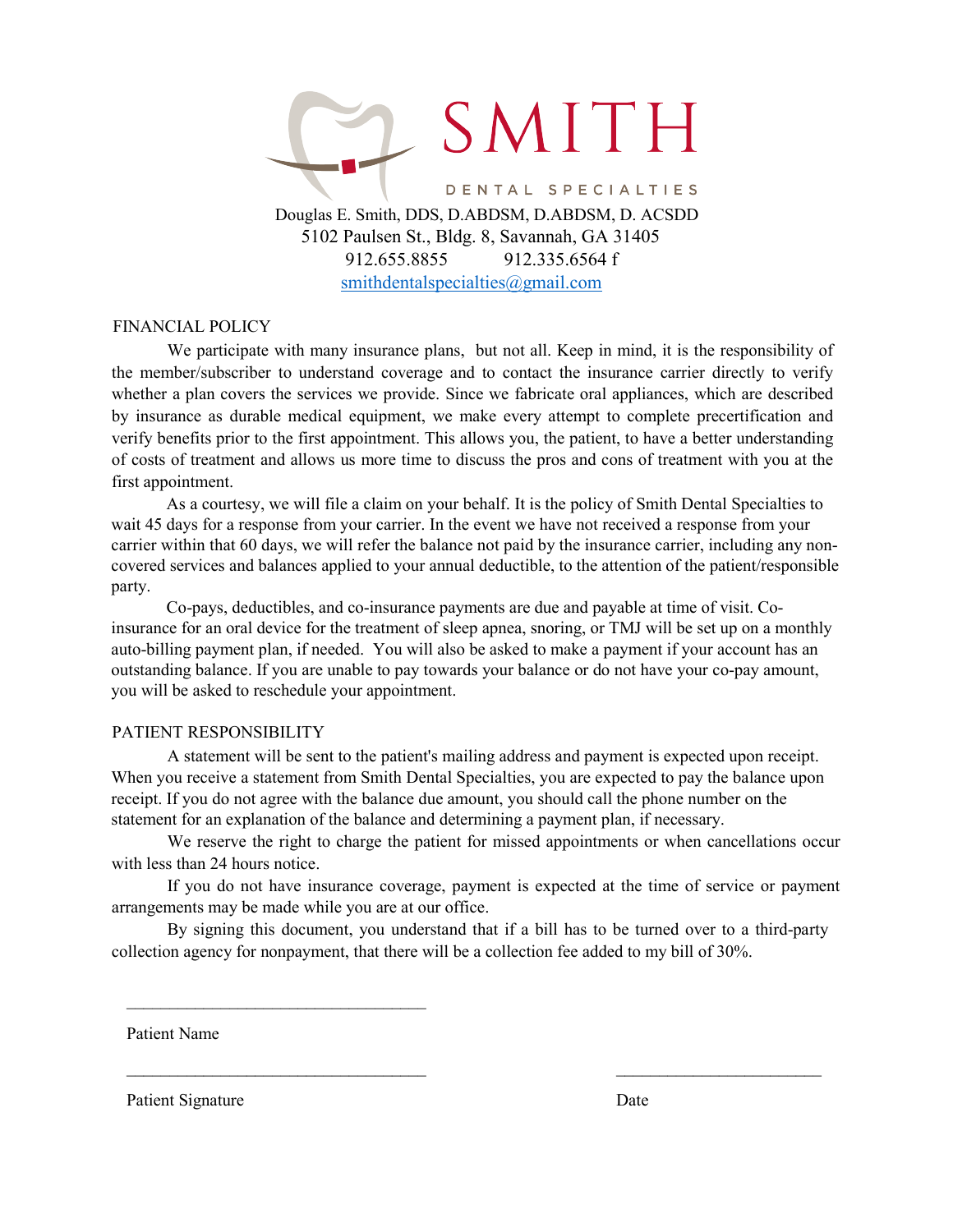#### ASSIGNMENT OF BENEFITS, ASSIGNMENT OF RIGHTS TO PURSUE ERISA AND OTHER LEGAL AND ADMINISTRATIVE CLAIMS ASSOCIATED WITH MY HEALTH INSURANCE AND IOR HEALTH BENEFIT PLAN (INCLUDING BREACH OF FIDUCIARY DUTY) AND DESIGNATION OF AUTHORIZED REPRESENTATIVE

I hereby assign and convey directly to the above-named health care provider, as my designated authorized representative, all medical benefits and/or insurance reimbursement, if any, otherwise payable to me for services, treatments, therapies, and/or medications rendered or provided by the above-named health care provider, regardless of its managed care network participation status. I understand that I am financially responsible for all charges regardless of any applicable insurance or benefit payments. I hereby authorize the above-named health care provider to release all medical information necessary to process my claims. Further, I hereby authorize my plan administrator fiduciary, insurer, and/or attorney to release to the above-named health care provider any and all Plan documents, summary benefit description, insurance policy, and/or settlement information upon written request from the above-named health care provider or its attorneys in order to claim such medical benefits.

In addition to the assignment of the medical benefits and/or insurance reimbursement above, I also assign and/or convey to the above named health care provider any legal or administrative claim or chose an action arising under any group health plan, employee benefits plan, health insurance or tort feasor insurance concerning medical expenses incurred as a result of the medical services, treatments, therapies, and/or medications I receive from the above-named health care provider (including any right to pursue those legal or administrative claims or chose an action). This constitutes an express and knowing assignment of ERISA breach or fiduciary duty claims and other legal and/or administrative claims.

I intend by this assignment and designation of authorized representative to convey to the above-named provider all of my rights to claim (or place a lien on) the medical benefits related to the services, treatments, therapies, and/or mediations provided by the above-named health care provider, including rights to any settlement, insurance or applicable legal or administrative remedies (including damages arising from ERISA breach of fiduciary duty claims). The assignee and/or designated representative (above-named provider) is given the right by me to (1) obtain information regarding the claim to the same extent as me; (2) submit evidence; (3) make statements about facts or law; (4) make any request including providing or receiving notice of appeal proceedings; (5) participate in any administrative and judicial actions and pursue claims or chose in action or right against any liable party, insurance company, employee benefit plan, health care benefit plan, or plan administrator. The above-named provider as my assignee and my designated authorized representative may bring suit against any such health care benefit plan, employee benefit plan, plan administrator or insurance company in my name with derivative standing at provider's expense.

Unless revoked, this assignment is valid for all administrative and judicial reviews under PPACA (health care reform legislation), ERISA, Medicare and applicable federal and state laws. A photocopy of this assignment is to be considered valid, the same as if it was the original..

I HAVE READ AND FULLY UNDERSTAND THIS AGREEMENT. I GIVE PERMISSION TO SAVANNAH DENTAL SPECIALTIES TO RELEASE ANY MEDICAL OR OTHER INFORMATION NECESSARY TO PROCESS MY CLAIMS. I ALSO REQUEST PAYMENT OF GOVERNMENT BENEFITS EITHER TO MYSELF OR TO THE PARTY WHO ACCEPTS ASSIGNMENT BELOW. I AUTHORIZE PAYMENT OF MEDICAL BENEFITS TO THE UNDERSIGNED PHYSICIAN FOR SERVICES DESCRIBED ON EACH MEDICAL CLAIM FORM.

| Patient Signature | Date |
|-------------------|------|
|                   |      |
|                   |      |

Witness Signature Date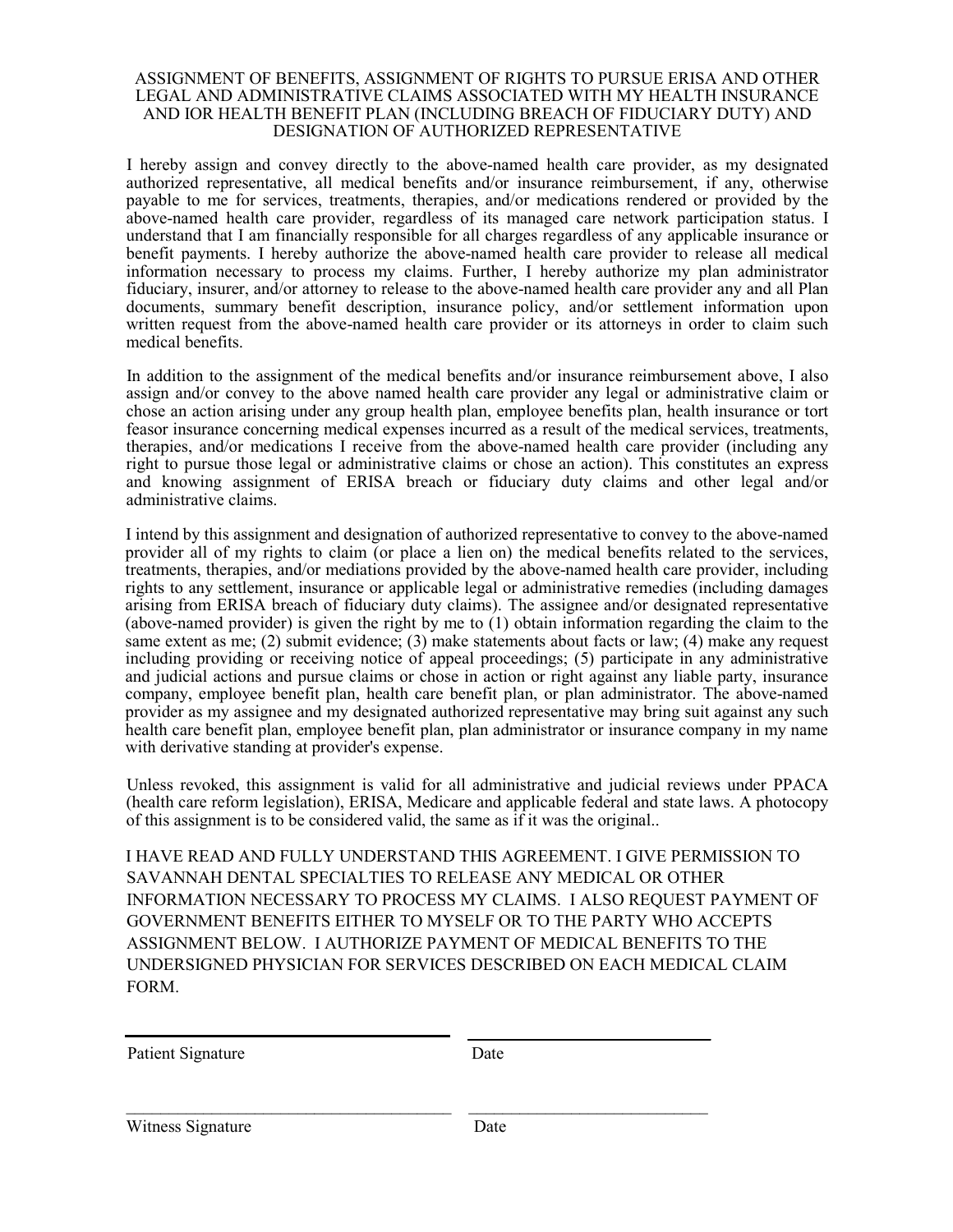#### **NOTICE OF PRIVACY PRACTICES FOR PROTECTED HEALTH INFORMATION THIS NOTICE DESCRIBES HOW MEDICAL INFORMATION ABOUT YOU MAY BE USED AND DISCLOSED AND HOW YOU CAN GET ACCESS TO THIS INFORMATION. PLEASE REVIEW IT CAREFULLY.**

### **Our Privacy Pledge**

We want you to understand that we respect your privacy. Other than the necessary uses and disclosures we described above, we will not sell your health information or provide any of your health information to any outside marketing company.

### **Uses and Disclosures**

Below you will find examples of how we may have to use or disclose your health care information: 1. Your doctor or a staff member may have to disclose your health information (up to and including all of your clinical records) to another health care provider or a hospital if it is necessary to refer you to them for diagnosis, assessment, or treatment of your health condition.

2. It may be necessary for our insurance and/or billing staff to disclose your examination and treatment records and your billing records to another party, such as an insurance carrier, your employer, a family member, other relative or close personal friend, who is involved in our care or to facilitate the payment related to your care.

3. It may be necessary for the doctor and members of the staff to use your health information, examination, and treatment records and your billing records for quality control purposes or for other administrative purposes to efficiently and effectively run our practice.

4. Your doctor and members of the practice staff may need to use your information (ex. name, address, phone number, and your clinical records) to contact you to provide appointment reminders, information about treatment alternatives, or other health related information that may be of interest to you. 164.520(b)(1)(iii)(A). If you are not at home to receive an appointment reminder, a message will be left on your answering machine. As our patient, you posses the right to refuse to give us the authority to contact you regarding the above-mentioned circumstances. If you do not give us authorization, it will not affect the treatment we provide to you or the methods we use to obtain reimbursement for your care. You may inspect or copy the information that we use to contact you.

#### **Permitted uses and disclosures without your consent or authorization**

Under federal law, we are also permitted or required to use or disclose your health information without your consent or authorization in these following circumstances:

1. If we are providing services to you based on the orders of another health care provider.

2. If we provide health care services to you in an emergency or disaster relief situation.

3. If we are required by law to treat you and we are unable to obtain your consent after attempting to do so.

4. If we are provide health care services to you as a result of a Workers' Compensation injury.

5. If you are/ were a member of the armed forces, we are required by military command authorities to release your health information.

6. If we provide health care services to you as an inmate.

7. If there are substantial barriers to communicating with you, but in our professional judgment we believe that you intend for us to provide care.

Other than the circumstances described in the above examples, any other use or disclosure of your health information will only be made with your written consent.

## **Your right to revoke your authorization**

You may revoke (take away) your privacy release authorization from us at any time; however, your revocation must be in writing. You can call for information about revoking your authorization during normal business hours, or send your request to the address listed below. There are two circumstances under which we will not be able to honor you revocation request.

1. If we have already released your health information before we received your request to revoke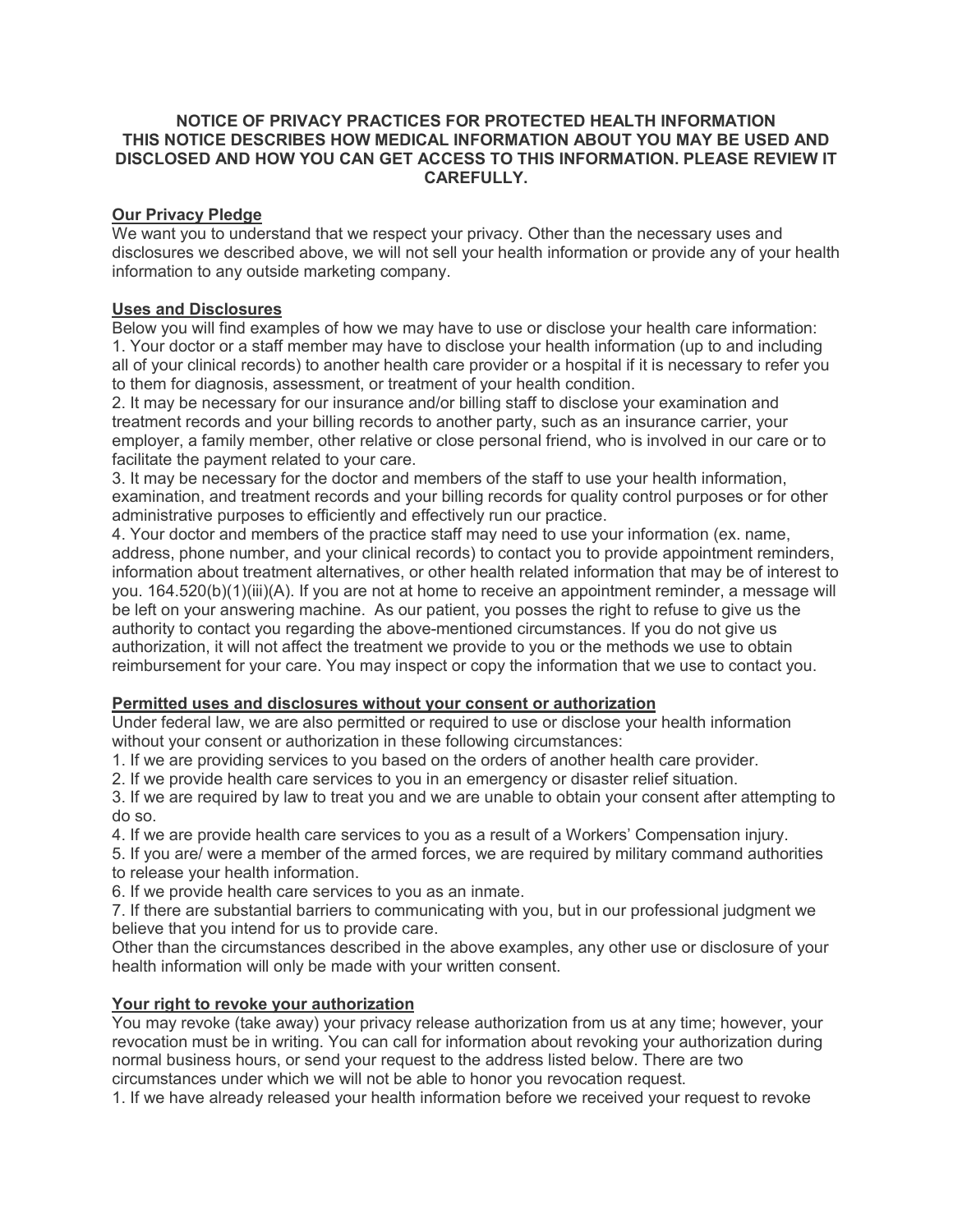#### your authorization. 164.508(b)(5)(i).

2. If you were required to give your authorization as a condition of obtaining insurance, the insurance company may have a right to your health information if they decide to contest any of your claims. If you wish to revoke your authorization, please write to us at:

Office of Doug Smith DDS Orthodontics LLC Dr. Cynthia Hucks-Smith Smith Dental Specialties **Practice Manager** Practice Manager 5102 Paulsen Street, Bldg. 8 Savannah, GA 31405

### **Your right to limit uses or disclosures**

If there are health care providers, hospitals, employers, insurers, or other individuals or organizations to whom you do not want us to disclose your health information, please let us know, in writing, what individuals or organizations to whom you do not want us to disclose your health care information. We are not required to agree to your restrictions. However, if we agree with your restrictions, the restriction is binding on us. If we do not agree to your restrictions, you may drop your request or you are free to seek care form another health care provider.

Your right to receive confidential communication regarding your health information We normally provide information about your health to you in person at the time you receive dental or medical services from us. We may also mail you information regarding your health or about the status of your account. We will do our best to accommodate any reasonable request if you would like to receive information in a different form. To help us respond to your needs, please make any request in writing.

#### **Your right to inspect and copy your health information**

You have the right to inspect and /or copy your health information for seven years from the date the record was created or as long as the information remains in our files. We require your request to inspect and / or copy your health information be in writing.

#### **Your right to amend your health information**

You have the right to request that we amend your health information for seven years from the date the record was created or as long as the information remains in our files. We require your request to amend your records to be in writing and for you to give us a reason to support the change you are requesting us to make.

Your right to receive an accounting of the disclosures we have made of your records You have the right to request that we give you and accounting if the disclosures we have made of your health information for the last six years before the date of your request. The accounting will include all disclosures except:

• Those disclosures required for your treatment, to obtain payment for your services, or to run our practice.

• Those disclosures made to you.

• Those disclosures necessary to maintain a directory of the individuals in our facility or to individuals involved in your care.

- Those disclosures made for national security or intelligence purposes.
- Those disclosures made to correctional officers or law enforcement officers.
- Those disclosures that were made prior to the effective date of the HIPPA privacy law.

#### **Our Duties**

We are required by law to maintain the privacy of your health information. We are also required to provide you with this notice of our legal duties and our privacy practices with respect to your health information.